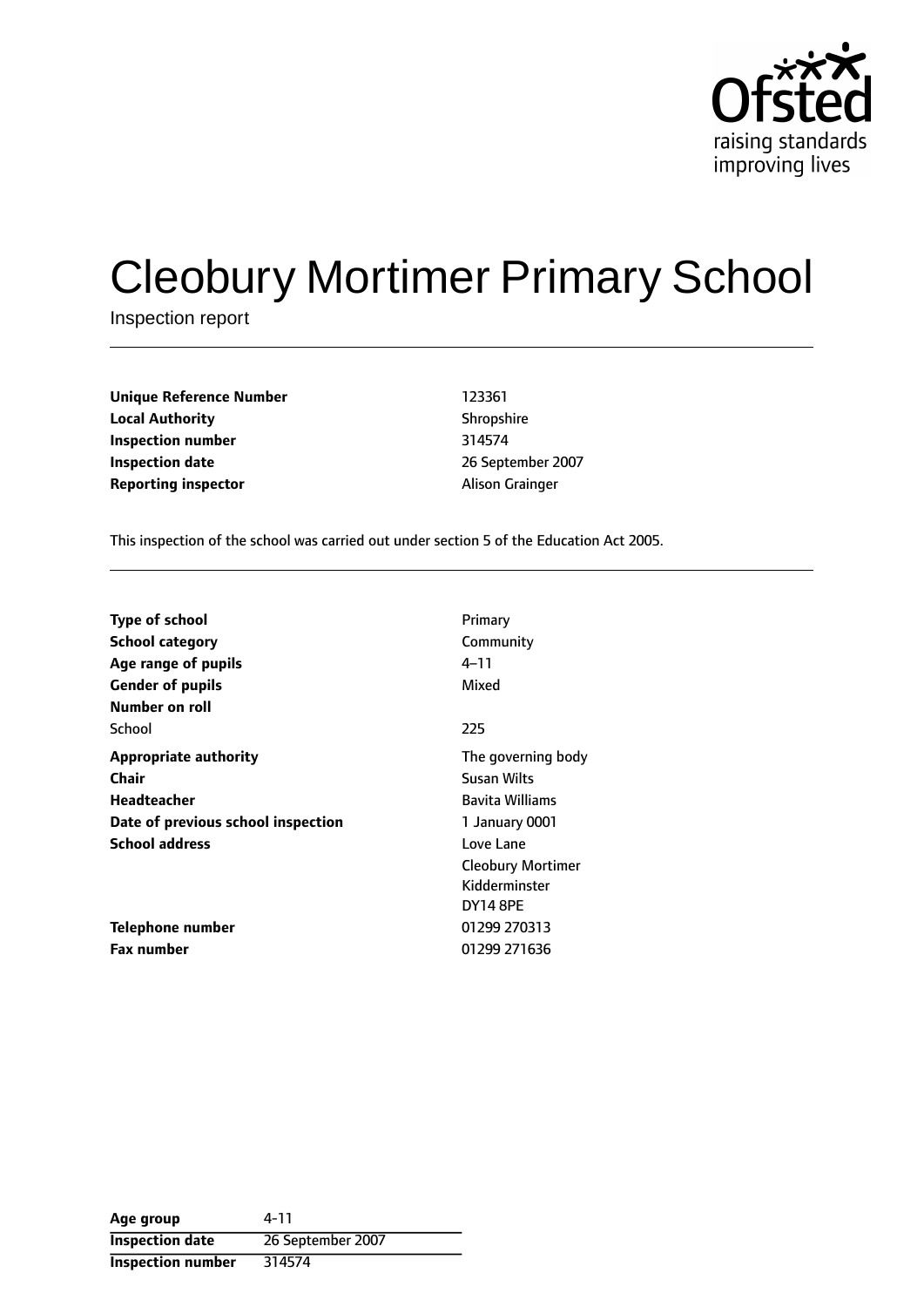.

© Crown copyright 2007

#### Website: www.ofsted.gov.uk

This document may be reproduced in whole or in part for non-commercial educational purposes, provided that the information quoted is reproduced without adaptation and the source and date of publication are stated.

Further copies of this report are obtainable from the school. Under the Education Act 2005, the school must provide a copy of this report free of charge to certain categories of people. A charge not exceeding the full cost of reproduction may be made for any other copies supplied.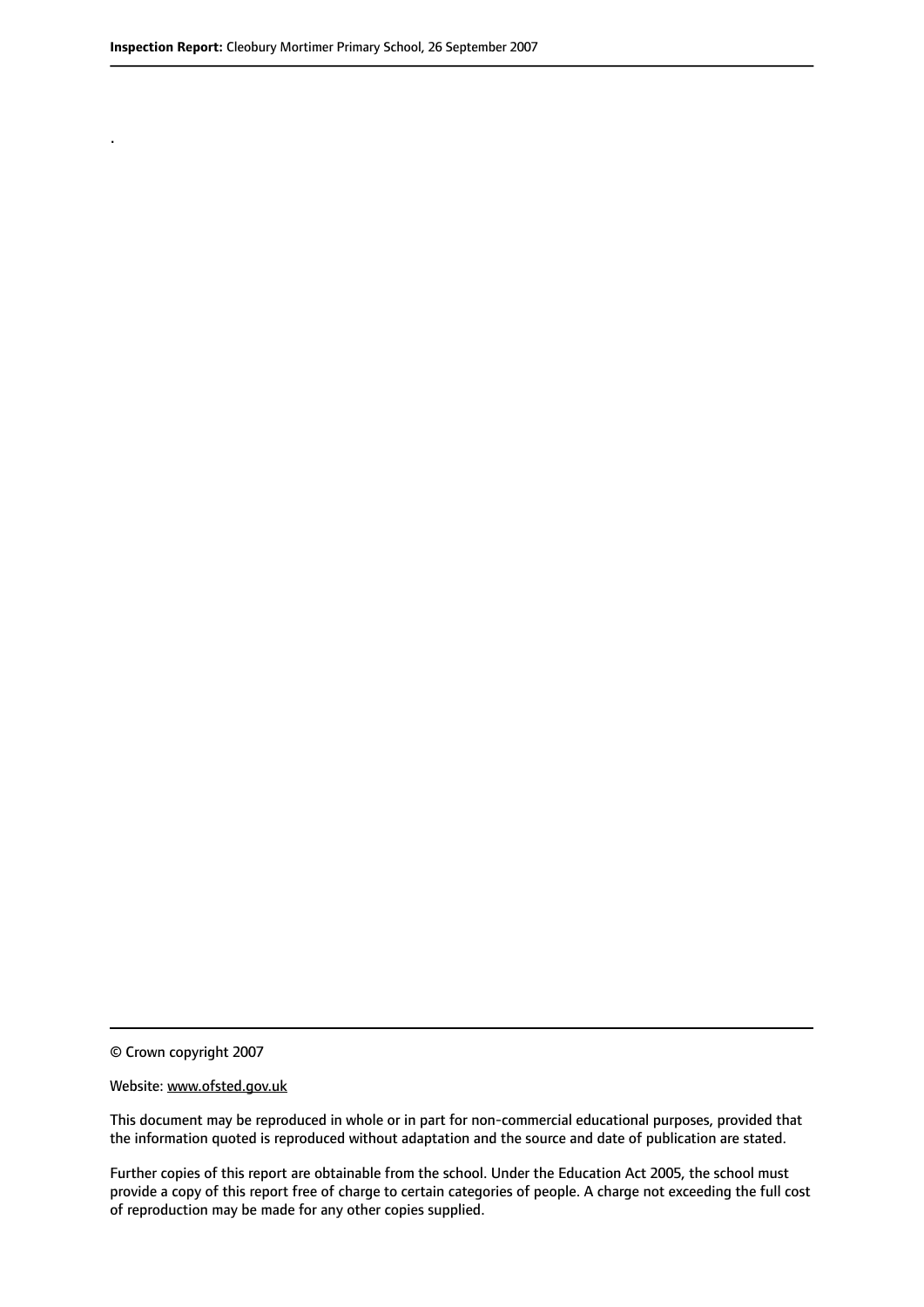# **Introduction**

The inspection was carried out by one Additional Inspector. The inspector evaluated the overall effectiveness of the school and investigated the following issues: the influence of the school's provision on pupils' rate of progress from entry to the Reception Year to the end of Year 6; the quality of pupils' personal development and well-being; and the effectiveness of leadership and management in driving school improvement. Evidence was gathered from: analysis of data on pupils' attainment and progress; observation of lessons; discussions with senior leaders and other teachers, governors, pupils and parents; scrutiny of documents; and analysis of parents' responses to the questionnaire.

# **Description of the school**

Pupils are from a wide range of social and economic backgrounds. Almost all pupils are of White British heritage. The percentage of pupils with learning difficulties and/or disabilities is broadly average. When children enter the Reception Year, most have the knowledge and skills expected for their age. There are two intakes to the Reception Year each year, in September and January. In recent years the school has gained awards in recognition of aspects of its work, including the Healthy School award, the Active Mark, and the Green Flag Eco-Schools award. It also has Safer Schools accreditation. At the time of the inspection, the headteacher and two assistant heads had been in post for only three weeks.

# **Key for inspection grades**

| Grade 1 | Outstanding  |
|---------|--------------|
| Grade 2 | Good         |
| Grade 3 | Satisfactory |
| Grade 4 | Inadequate   |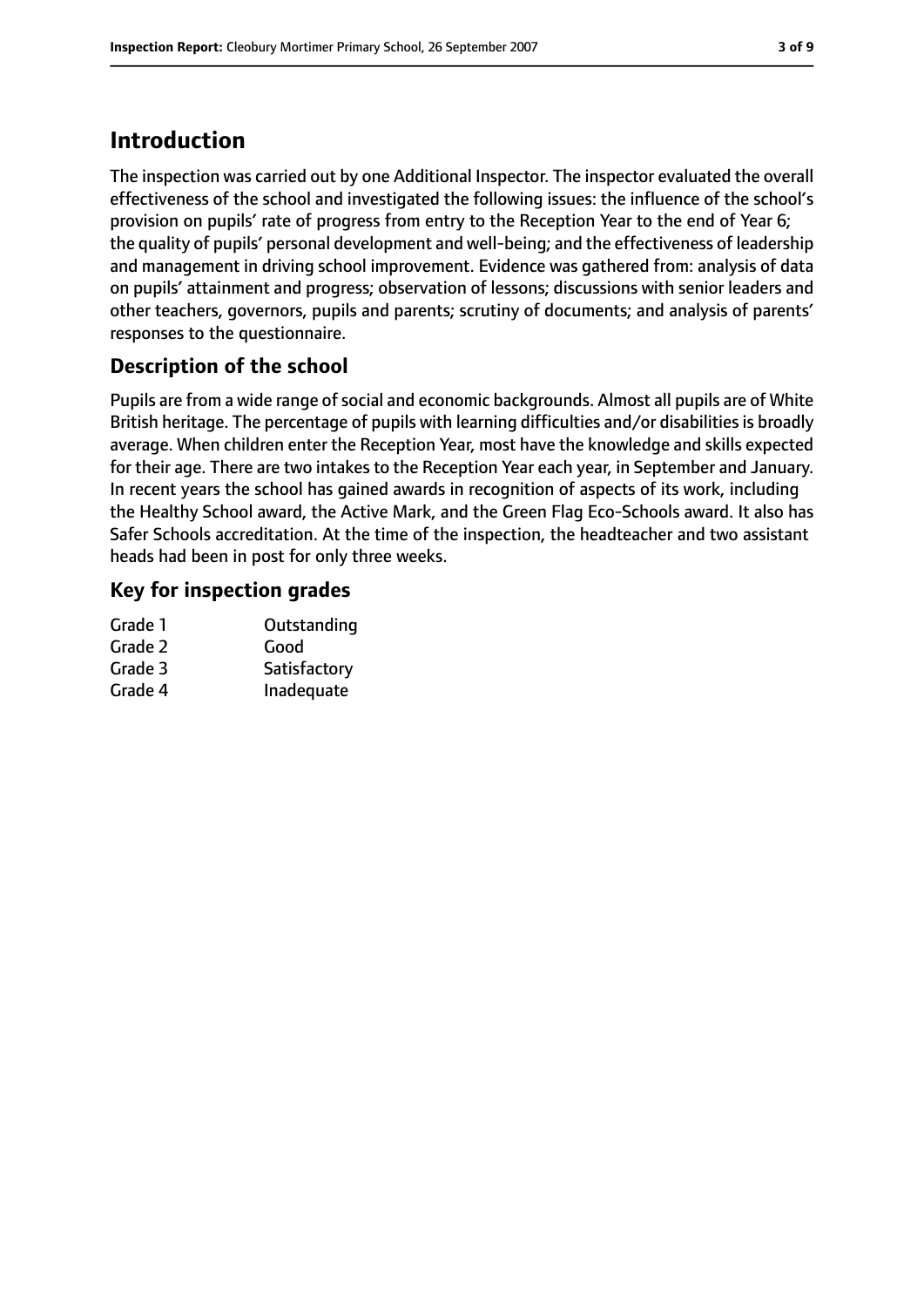# **Overall effectiveness of the school**

#### **Grade: 3**

This is a satisfactory school. Standards are broadly average and pupils' achievement is satisfactory. In general, pupils make steady gains as they move up from year to year. There are examples of pupils doing well but also examples of pupils not moving on quite as well as they should. While achievement is satisfactory in the school as a whole, children in the Reception Year make slow progress because the provision for them is inadequate. A number of parents are concerned that large class sizes in some years reduce the effectiveness of teaching. The inspection found that class sizes are not a significant factor in how well pupils learn.

Satisfactory teaching is the main factor influencing pupils' progress. There are good features to the teaching, such as in the positive relationships between adults and pupils which create a climate supportive of learning. Pupils are told the purpose of each lesson clearly so that they know the reasons behind the activities they are doing and what they are aiming to achieve. Teaching assistants are deployed appropriately to work with groups. However, pupils' progress is not better than satisfactory because teaching is not finely enough tuned to the needs of all pupils. In particular, the 'average' and more capable pupils are not always given enough challenge. In Year 2, however, good teaching is promoting rapid progress and israising standards. In this year, lessons proceed at a brisk pace, expectations of all pupils are high and the pupils respond by working very hard and maintaining an intense level of involvement.

Pupils behave well and are pleasant and courteous young people. This is immediately apparent in the calm and orderly start to the day as pupils arrive on site. Pupils make a good contribution to the school and wider community by, for example, undertaking responsibilities conscientiously and raising funds for charities. The eco-committee, which includes representatives from all year groups, is proud of its success in promoting healthy lifestyles and care for the environment. Pupils of all ages know a good deal about how to keep fit and healthy. Physical fitness is given good attention and the school benefits from its links with the local secondary school, which is a specialist sports college. Pupils' understanding of how to stay safe in and out of school is satisfactory.

Pupils' personal development and well-being are satisfactory overall. Their attendance rate is above average. Pupils really enjoy aspects of school such as using the outdoor play equipment in 'the park' and the increasing range of toys and equipment for them to use at break and lunchtimes. However, pupils' enjoyment of lessons is only satisfactory. As at the last inspection, pupils' moral and social development is good and is stronger than their spiritual and cultural development. Although pupils have many positive personal attributes, they make only satisfactory gains in using independence and initiative as learners. Pupils do not take real responsibility for their learning because academic guidance, although adequate, is patchy. The school has identified the need to make better use of marking and targets to give all pupils clear guidance about how they can improve their work. Overall, in terms of basic skills and independence, pupils are satisfactorily prepared for the next stage of their education.

Strengths in the curriculum include the wide range of activities additional to lessons, including many clubs and visits, and the opportunity for pupils to learn a modern foreign language. These experiences broaden pupils' horizons and significantly support their good social development. There are good features in the pastoral care. Effective action is taken to ensure that the school is a safe place and procedures for safeguarding pupils are robust. However, as academic guidance requires improvement, the care, guidance and support for pupils are only satisfactory overall.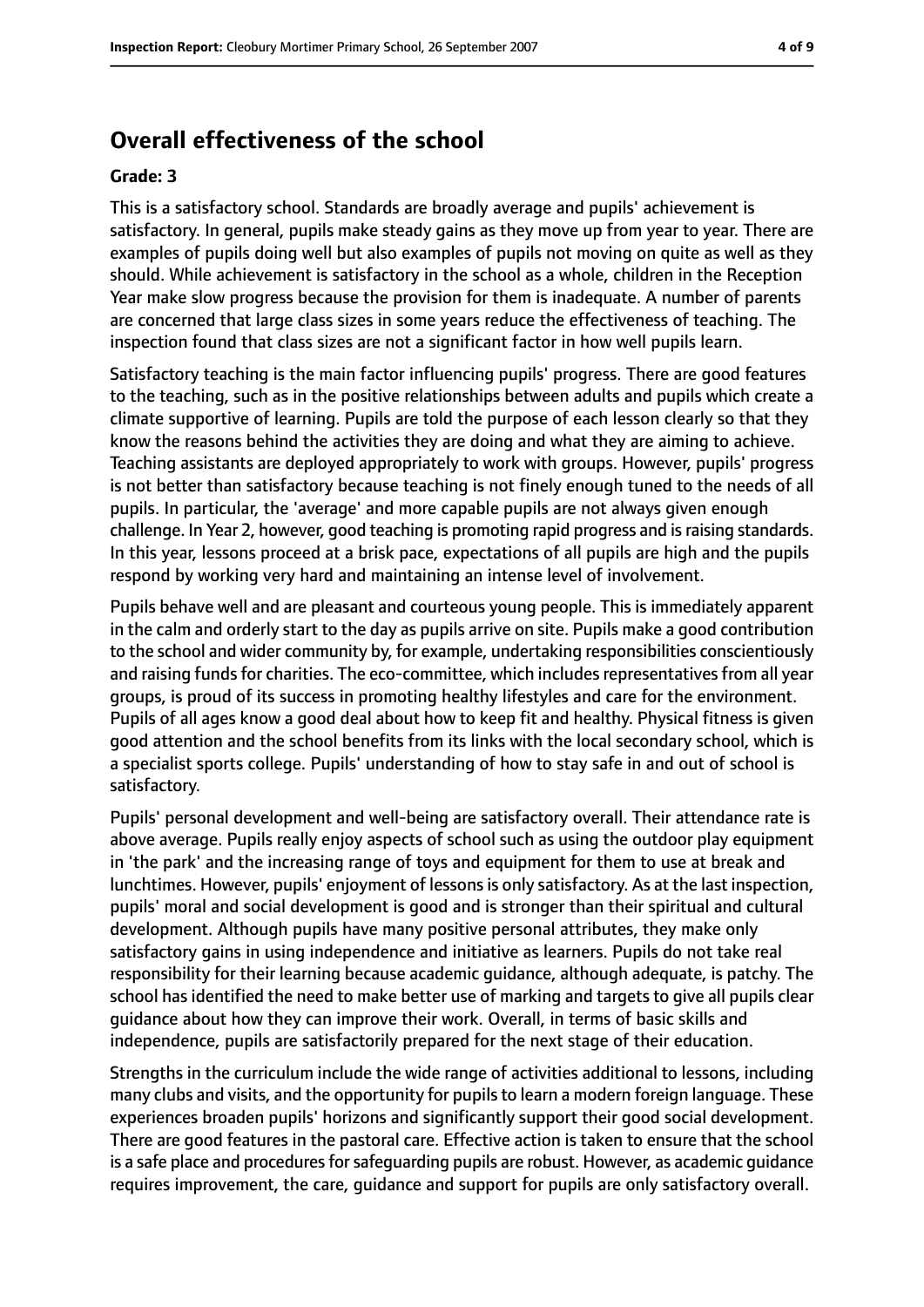The new leadership team is building well on the school's existing strengths. Following an accurate evaluation of the school's overall effectiveness, the headteacher is providing a strong and clear educational direction and is taking swift action for improvement. The school has the necessary capacity to move on and a start has already been made on all the areas for improvement that this inspection has highlighted.

The involvement of staff, pupils and parents is increasing and everyone is working together to move the school on. The school rightly recognises that all staff with middle management responsibilities, such as subject leaders, should be even more involved in the school's self-evaluation and in driving improvement. A start has been made and all teachers are willingly reflecting on their effectiveness in meeting pupils' needs. Governors are supportive and are particularly active in areas such as ensuring pupils' well-being and safety. Key governors have full confidence in the new headteacher. The chair of governors recognises that there is potential to ask more challenging questions of senior leaders to aid the school's development. Many parents are pleased with the changes being made but also appreciate that the positive features of the school are being retained.

## **Effectiveness of the Foundation Stage**

### **Grade: 4**

Weaknesses in the matching of teaching to children's needs and in the range of the curriculum result in the Reception Year provision being inadequate. Children have too few opportunities for 'hands-on' activities that promote all areas of learning, including early reading, writing and mathematics. Not enough use is made of the outdoor area as a 'classroom' to which children have regular access. Resources are poor. Nevertheless, children enjoy activities such as walks outdoors to study the trees in the autumn. Children behave well and are keen to learn. They are given the right support to settle well in school. The headteacher and Reception teacher have already started to identify what works in the Reception Year and what most needs improvement.

# **What the school should do to improve further**

- Rectify the weaknesses in the matching of teaching to children's needs and in the range of the curriculum in the Reception Year.
- Ensure that teaching in all years takes full account of all pupils' needs and that it challenges the 'average' and more capable pupils in particular.
- Help pupils to gain more independence as learners and provide them with clear quidance on how to improve their work.
- Increase the involvement of middle managers, such as subject leaders, in the school's self-evaluation and in driving improvement.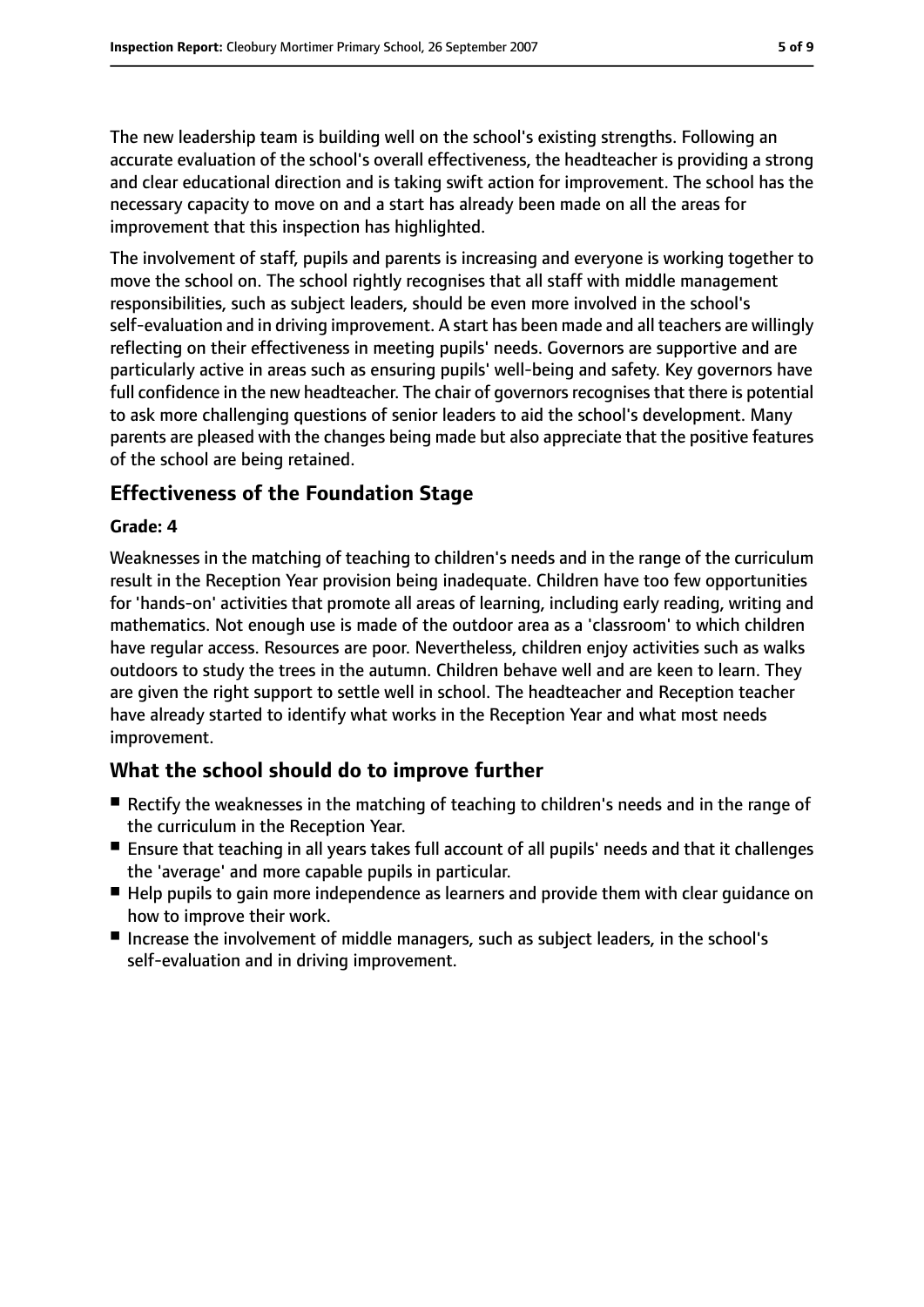**Any complaints about the inspection or the report should be made following the procedures set out in the guidance 'Complaints about school inspection', which is available from Ofsted's website: www.ofsted.gov.uk.**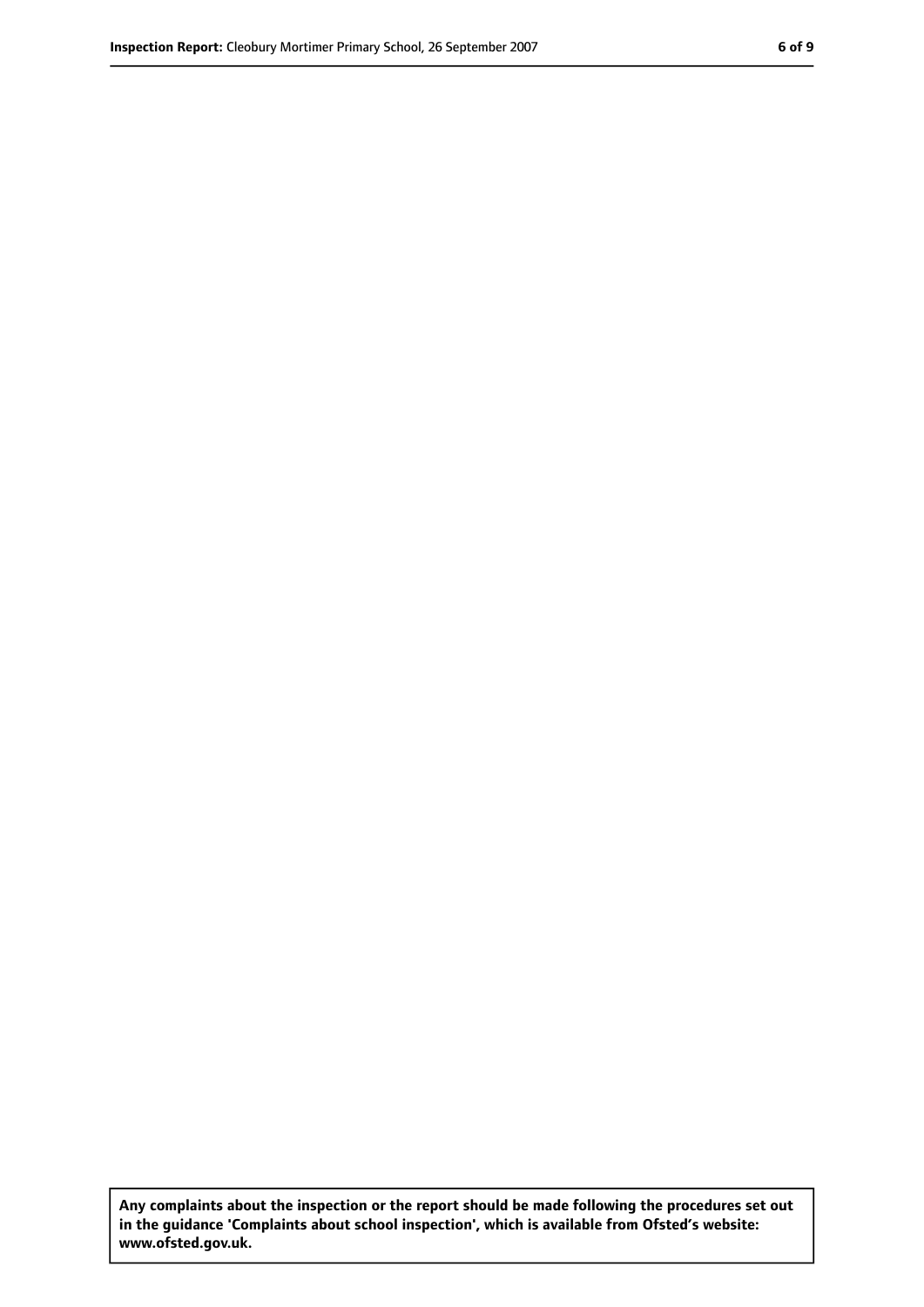# **Inspection judgements**

| $^{\backprime}$ Key to judgements: grade 1 is outstanding, grade 2 good, grade 3 satisfactory, and | <b>School</b>  |
|----------------------------------------------------------------------------------------------------|----------------|
| arade 4 inadeguate                                                                                 | <b>Overall</b> |

# **Overall effectiveness**

| How effective, efficient and inclusive is the provision of education, integrated<br>care and any extended services in meeting the needs of learners? |     |
|------------------------------------------------------------------------------------------------------------------------------------------------------|-----|
| Effective steps have been taken to promote improvement since the last<br>inspection                                                                  | Yes |
| How well does the school work in partnership with others to promote learners'<br>well-being?                                                         |     |
| The effectiveness of the Foundation Stage                                                                                                            |     |
| The capacity to make any necessary improvements                                                                                                      |     |

## **Achievement and standards**

| How well do learners achieve?                                                                               |  |
|-------------------------------------------------------------------------------------------------------------|--|
| The standards <sup>1</sup> reached by learners                                                              |  |
| How well learners make progress, taking account of any significant variations between<br>groups of learners |  |
| How well learners with learning difficulties and disabilities make progress                                 |  |

# **Personal development and well-being**

| How good is the overall personal development and well-being of the<br>learners?                                  |  |
|------------------------------------------------------------------------------------------------------------------|--|
| The extent of learners' spiritual, moral, social and cultural development                                        |  |
| The extent to which learners adopt healthy lifestyles                                                            |  |
| The extent to which learners adopt safe practices                                                                |  |
| How well learners enjoy their education                                                                          |  |
| The attendance of learners                                                                                       |  |
| The behaviour of learners                                                                                        |  |
| The extent to which learners make a positive contribution to the community                                       |  |
| How well learners develop workplace and other skills that will contribute to<br>their future economic well-being |  |

# **The quality of provision**

| How effective are teaching and learning in meeting the full range of the<br>learners' needs?          |  |
|-------------------------------------------------------------------------------------------------------|--|
| How well do the curriculum and other activities meet the range of needs<br>and interests of learners? |  |
| How well are learners cared for, quided and supported?                                                |  |

 $^1$  Grade 1 - Exceptionally and consistently high; Grade 2 - Generally above average with none significantly below average; Grade 3 - Broadly average to below average; Grade 4 - Exceptionally low.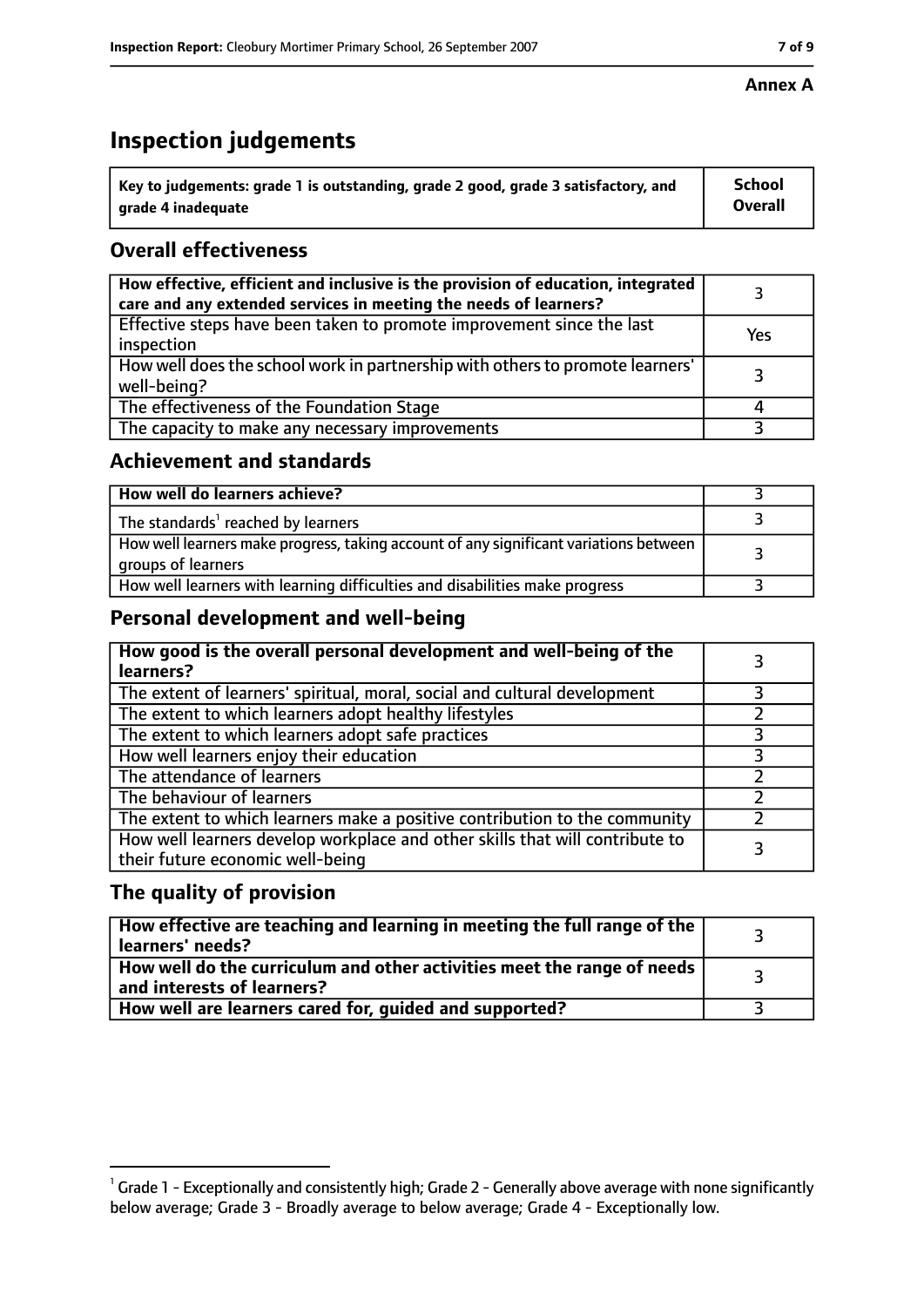# **Leadership and management**

| How effective are leadership and management in raising achievement<br>and supporting all learners?                                              |     |
|-------------------------------------------------------------------------------------------------------------------------------------------------|-----|
| How effectively leaders and managers at all levels set clear direction leading<br>to improvement and promote high quality of care and education |     |
| How effectively leaders and managers use challenging targets to raise standards                                                                 | 3   |
| The effectiveness of the school's self-evaluation                                                                                               |     |
| How well equality of opportunity is promoted and discrimination tackled so<br>that all learners achieve as well as they can                     | 3   |
| How effectively and efficiently resources, including staff, are deployed to<br>achieve value for money                                          | 3   |
| The extent to which governors and other supervisory boards discharge their<br>responsibilities                                                  | 3   |
| Do procedures for safequarding learners meet current government<br>requirements?                                                                | Yes |
| Does this school require special measures?                                                                                                      | No  |
| Does this school require a notice to improve?                                                                                                   | No  |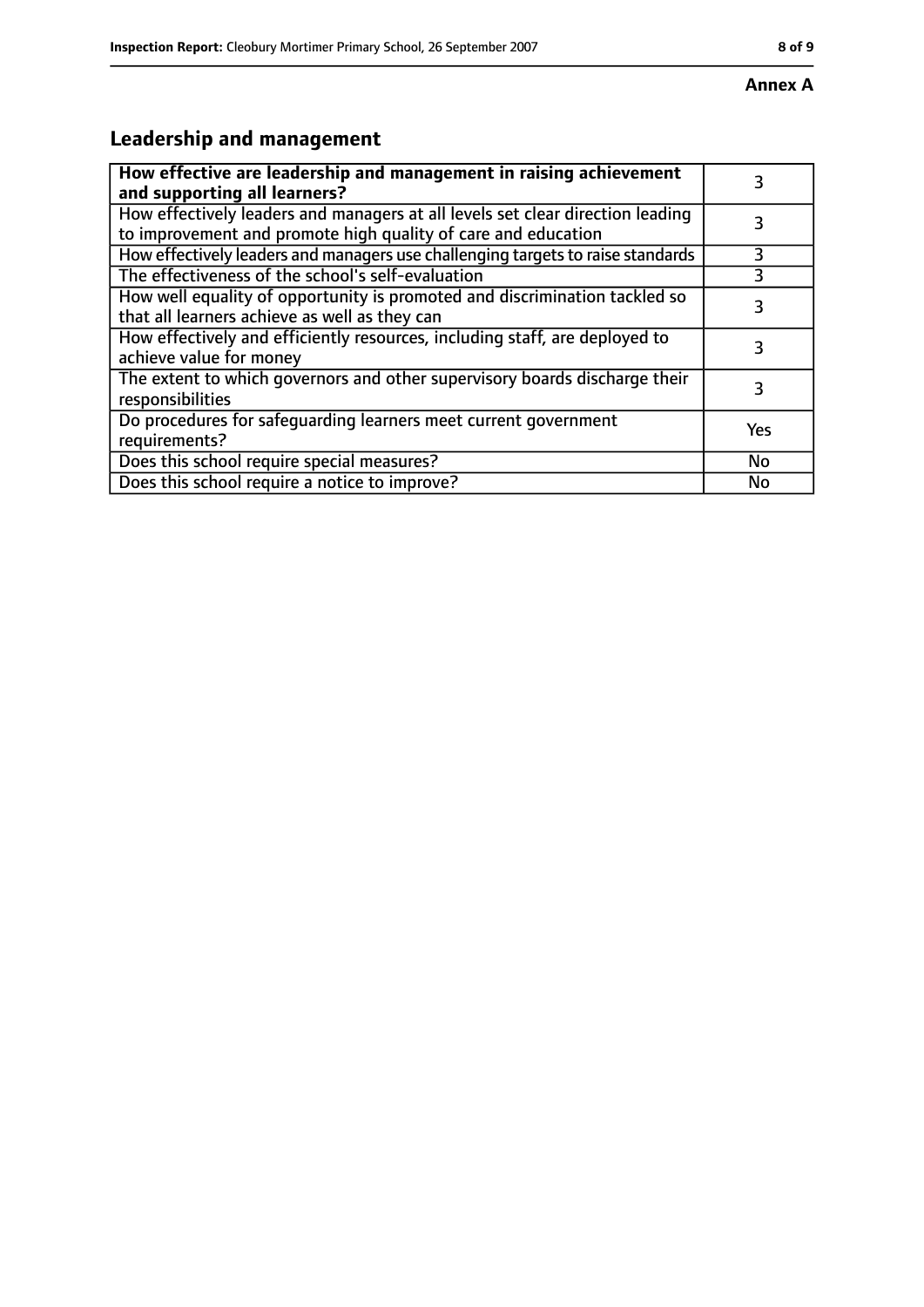# **Text from letter to pupils explaining the findings of the inspection**

27 September 2007

Dear Pupils

Inspection of Cleobury Mortimer Primary School, Cleobury Mortimer, Kidderminster, Worcestershire DY14 8PE

Thank you for helping me when I visited your school. I enjoyed talking with you and finding out about your school.

You are well-behaved and polite young people. You know a lot about how to keep fit and healthy. I found out that the eco-committee does much to make the school a healthy place and to care for the environment. You make a good contribution to the community and show that you are aware of other people's needs, such as when you raise funds for charities. Your attendance rate is good and is above the national average.

Your school is providing you with a satisfactory education. Overall, you make steady progress with your work as you move up through the school. The adults look after you well and make sure that the school is safe. Here are some things that I have asked the school to do to help you to learn more quickly:

- Improve the provision for the children in the Reception Year.
- Make sure that teaching is always at just the right level for each of you in Years 1 to 6.
- Help you to take more responsibility for your learning and give you clear guidance so that you know how to improve your work.
- Involve all teachers with special responsibilities more in checking up on how well the school is doing and in making improvements.

Your new headteacher has already identified the most important things for the school to do and, with the other teachers, has started to work on them. She is taking the right action to make sure that all the good things about your school stay in place and also to make sure that the school gets better.

You can help by working hard and always doing your best. Keep up the good attendance too! Thank you once again for your help.

Yours sincerely

Alison Grainger Lead inspector